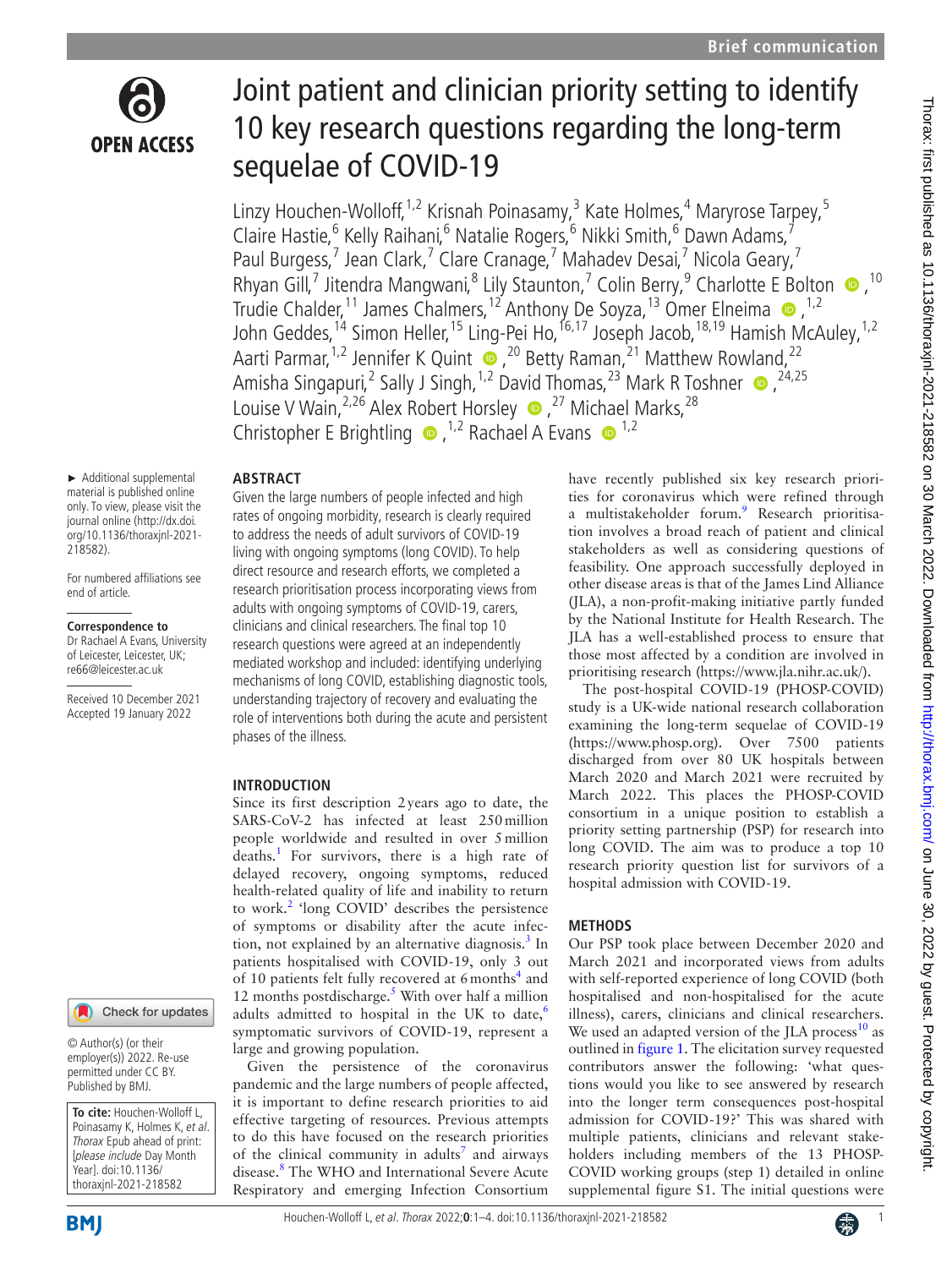

<span id="page-1-0"></span>**Figure 1** Methodology of the research prioritisation process and input at all stages from key stakeholders. BRC PPI, Biomedical Research Centre Patient and Public Involvement; PHOSP, post-hospitalisation COVID-19.

combined, reworded (step 2) and then shared across multiple platforms via an online prioritisation survey (step 3). Survey questions were presented in random order for each individual. The final top 10 research questions were agreed at a dedicated prioritisation workshop [\(online supplemental figure S2\)](https://dx.doi.org/10.1136/thoraxjnl-2021-218582) mediated by independent JLA facilitators and hosted via videoconference (step 4). Ethical approval was not required but patients and clinicians provided verbal consent to be recorded during the workshop.

#### **RESULTS**

The elicitation survey generated 119 questions from long Covid Support (patient group) and the PHOSP-COVID working groups ([online supplemental tables S1 and S2\)](https://dx.doi.org/10.1136/thoraxjnl-2021-218582). There was considerable overlap in questions posed by patients and clinicians and between different working groups. Similar questions around specific organs/symptoms were combined and questions outside of scope were omitted. A refined list of 24 questions was reviewed by patient groups to ensure wording was clear [\(online](https://dx.doi.org/10.1136/thoraxjnl-2021-218582)  [supplemental table S3](https://dx.doi.org/10.1136/thoraxjnl-2021-218582)).

There were 882 respondents to the online survey of whom 819 (93%) were individuals with self-reported long COVID. There was consistency in the prioritisation shown between individuals with self -reported long COVID who were either hospitalised or non-hospitalised ([online supplemental table S4\)](https://dx.doi.org/10.1136/thoraxjnl-2021-218582). The highest ranked 17 questions were selected from this for the prioritisation workshop [\(online supplemental table S5](https://dx.doi.org/10.1136/thoraxjnl-2021-218582)). The final list of top 10 priority questions is shown in [box](#page-1-1) 1.

#### **DISCUSSION**

In this codeveloped priority setting process, we have identified key research priorities for improving our understanding of long COVID. Patients, patient charities and carers were closely

involved throughout the process, including in question generation, phrasing and prioritisation. The final research question list was, therefore, broad and reflects the major problems reported 1-year postdischarge from hospital.<sup>25</sup> It differs from previous

**Box 1 Outcome of research prioritisation: final list of top 10 research questions (not ranked).**

- <span id="page-1-1"></span>1. What are the underlying mechanisms of long COVID that drive symptoms and/or organ impairment?
- 2. What imaging techniques or scans may be able to detect and predict the development of organ problems or wider systemic issues?
- 3. What happens to the immune system throughout patients' recovery from COVID-19?
- 4. What can data at 6 and 12 months tell us about the longterm trajectory of illness?
- 5. What blood or other laboratory tests may be able to detect and predict the development of organ problems or wider systemic issues?
- 6. What is the impact of treatment(s) during the acute (initial) stage of COVID-19 on recovery?
- 7. What are the problems within the muscles associated with symptoms limiting activity/function/exercise? If so, what can be done to help?
- 8. What medications, dietary changes, supplements, rehabilitation and therapies aid recovery?
- 9. What can be done to support mental well-being during recovery?
- 10. What is the risk of future adverse health events (eg, stroke, heart attack)?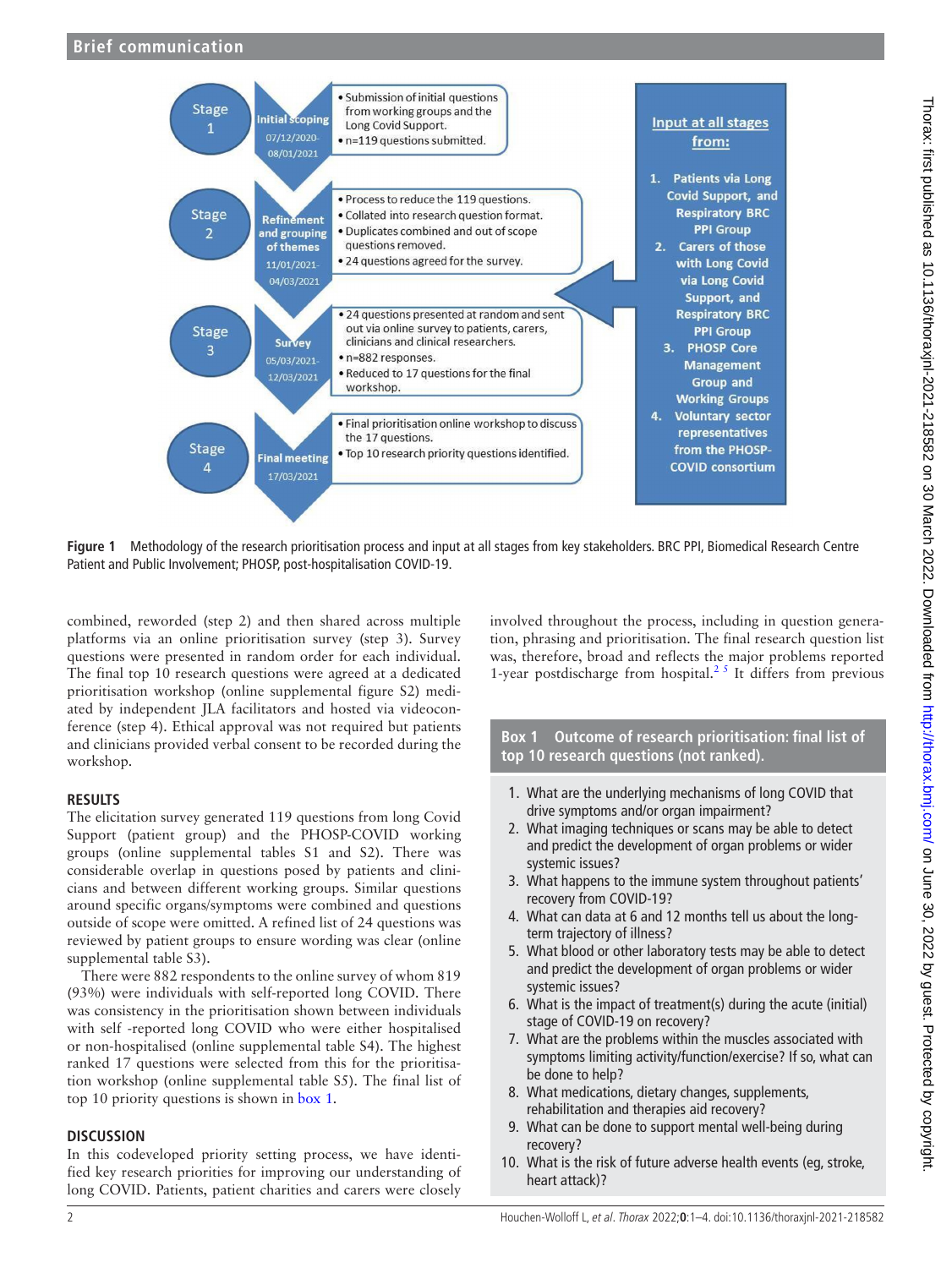reports published earlier in the pandemic, which were largely informed by clinician input.[7 8](#page-3-6) Our identified priorities included understanding the underlying mechanisms of long COVID, which drive ongoing symptomatic illness. Related to this, there was an emphasis on identifying diagnostic and prognostic tools, including both imaging and biomarker-based approaches. Finally, there was also a strong emphasis on the potential role of both pharmacological and non-pharmacological interventions to treat symptoms.

Adherence to the principles of JLA methodology was a strength of this PSP, but the need to generate these data rapidly during a pandemic meant that we were unable to follow the full JLA process. For example, the time scale for delivery was significantly shortened. Shorter response times may have impacted on survey responses. We cannot calculate the response rate as the survey was made available publically and the denominator is, therefore, unknown. We were unable to collect detailed demographic data from the survey respondents, so we cannot be certain how representative the sample is. The survey respondents were biased towards individuals with self-reported long COVID who had not been admitted to hospital. The workshop, however, involved an equal number of hospitalised and non-hospitalised patient attendees, and between those with lived experience or other expertise. As our understanding of long COVID evolves, it may be necessary to re-evaluate research priorities

To summarise, we have completed a comprehensive and inclusive research prioritisation exercise to identify the top priority questions for research to improve outcomes for survivors of a hospital admission for COVID-19. The relevance may extend to people with long COVID who were not hospitalised. Given the large numbers of people with long COVID, and the persistence of the pandemic, this is an important resource to help inform future research strategies and policy.

#### **Author affiliations**

<sup>1</sup> Respiratory Sciences, University of Leicester, Leicester, UK

<sup>2</sup>NIHR Leicester Biomedical Research Centre - Respiratory, University of Leicester, Leicester, UK

<sup>3</sup>Research and Innovation Advocacy, Asthma & Lung UK, London, UK

4 Office for Clinical Research Infrastructure (NOCRI), National Institute for Health Research, London, UK

5 James Lind Alliance, University of Southampton, Southampton, UK

<sup>6</sup>Long Covid Support, NIHR Leicester Biomedical Research Centre - Respiratory, Leicester, UK

<sup>7</sup>Patient and Public Involvement Group, NIHR Leicester Biomedical Research Centre -Respiratory, Leicester, UK

<sup>8</sup>Leicester Orthopaedic Research Network, University Hospitals of Leicester NHS Trust, Leicester, UK

<sup>9</sup> British Heart Foundation Glasgow Cardiovascular Research Centre, University of Glasgow, Glasgow, UK

<sup>10</sup>Respiratory Medicine, NIHR Nottingham Biomedical Research Centre Respiratory Theme, University of Nottingham, Nottingham, UK

11Pyschological Medicine, King's College London, London, UK

<sup>12</sup>Molecular and Clinical Medicine, School of Medicine, University of Dundee, Dundee, UK

<sup>13</sup>Lung Biology and Transplantation Group, Newcastle University, Newcastle upon

Tyne, UK<br><sup>14</sup>Department of Psychiatry, University of Oxford, Oxford, UK

<sup>15</sup>Department of Oncology and Metabolism, The University of Sheffield, Sheffield, UK <sup>16</sup>Medical Research Council Human Immunology Unit, Weatherall Institute of Molecular Medicine, Oxford, UK

<sup>17</sup>Oxford Centre for Respiratory Medicine, Churchill Hospital, Oxford, UK

<sup>18</sup>Centre for Medical Imaging and Computing, University College London, London, UK

<sup>19</sup>Department of Respiratory Medicine, University College London, London, UK  $^{20}$ Respiratory Epidemiology, Occupational Medicine and Public Health, Imperial College London, London, UK

<sup>21</sup>Division of Cardiovascular Medicine, Radcliffe Department of Medicine, University of Oxford, Oxford, UK

<sup>22</sup>Nuffield Department of Clinical Neurosciences, University of Oxford, Oxford, UK

<sup>23</sup> Department of Immunology and Inflammation, Imperial College London, London, UK 24Pulmonary Vascular Disease Unit, Papworth Hospital NHS Foundation Trust,

Cambridge, UK

25School of Clinical Medicine, University of Cambridge, Cambridge, UK <sup>26</sup>Genetic Epidemiology Group, Department of Health Sciences, University of Leicester, Leicester, UK

<sup>27</sup> Respiratory Medicine, Manchester University NHS Foundation Trust, Manchester, UK <sup>28</sup>Department of Clinical Research, London School of Hygiene & Tropical Medicine, London, UK

**Twitter** Claire Hastie [@ClaireHastie1](https://twitter.com/ClaireHastie1), Dawn Adams [@Moodwife](https://twitter.com/Moodwife), Colin Berry [@](https://twitter.com/ColinBerryMD) [ColinBerryMD,](https://twitter.com/ColinBerryMD) Charlotte E Bolton [@bolton\\_char](https://twitter.com/bolton_char), Alex Robert Horsley [@alexrhorsley](https://twitter.com/alexrhorsley)  and Rachael A Evans [@REvans\\_Breathe](https://twitter.com/REvans_Breathe)

**Acknowledgements** The authors would like to thank Suzannah Kinsella, Toto Grunland, Tricia Ellis and Amy Street from the James Lind Alliance (JLA) for facilitating the online workshop, in addition to Maryrose Tarpey (co-author).

**Collaborators** The PHOSP Consortium.

**Contributors** The manuscript was initially drafted by LH-W, RAE, AH, MM, KP, KH and further developed by the writing committee. LH-W, KP, KH, CH, RAE, CEB, MT made substantial contributions to the conception and design of the work. LH-W, KP, KH, CH, RAE, MT made substantial contributions to the acquisition of data. OE, HM, BR, MR, ADS, JG, JJ, SJS, LVW, AH, MM, CEB, RAE made contributions to the analysis or interpretation of data for the work. CH, KR, NR, NS, DA, PB, JC, CC, MD, NG, RG, LS, CB, CBo, TC, ADS, JRG, SH, JJ, BR, MR, SJS, DT, MT, MM were attendees at the workshop and therefore to the acquisition of data. All authors contributed to data interpretation, critical review and revision of the manuscript. All authors had full access to all the data in the study and had final responsibility for the decision to submit for publication. RAE is guarantor of the published work.

**Funding** PHOSP-COVID is supported by a grant from the MRC-UK Research and Innovation and the Department of Health and Social Care through the National Institute for Health Research (NIHR) rapid response panel to tackle COVID-19 (grant references: MR/V027859/1 and COV0319). Core funding was provided by NIHR Leicester Biomedical Research Centre to support the PHOSP-COVID coordination team, and NIHR Biomedical Research Centres (BRCs), Clinical Research Facilities (CRF) and NIHR Health Protection Research Unit (HPRU) and Translational Research Collaborations (TRCs) network across the country. This research was funded in whole or in part by the Wellcome Trust [209553/Z/17/Z] for author JJ. RAE held a NIHR Clinical Scientist Fellowship CS-2016-16-020 during the conduct of the study.

**Disclaimer** The views expressed in this publication are those of the author(s) and not necessarily those of the MRC, NIHR or the Department of Health and Social Care.

**Competing interests** LH-W reports grants from the NIHR and ARC, outside the submitted work. TC reports grants from UK NIHR, UKRI and Guy's and St Thomas' Charity. She has delivered workshops on persistent physical symptoms in the context of long-term conditions, during the conduct of the study for which she has received payment. She is the author of self-help books on fatigue. She is a member of the NICE expert advisory panel for Covid19 Rapid Guidelines.JJ reports fees from Boehringer Ingelheim, Roche, NHSX and GlaxoSmithKline unrelated to the submitted work. JJ is supported by Wellcome Trust Clinical Research Career Development Fellowship 209,553/Z/17/Z and the NIHR UCLH Biomedical Research Centre, UK.SH reports consultancy for Eli Lily, NovoNordisk and Zealand Pharma for which his institution has received payment. He serves on a speaker panel for NovoNordisk for which he and his institution receive payment. MR is currently employed by Roches on a one year senior academic/ industry fellowship. JDC reports grants and personal fees from AstraZeneca, Boehringer-Ingelheim, GlaxoSmithKline, Novartis, and Insmed, personal fees from Chiesi, Zambon, Janssen, and Grifols, and grants from Gilead Sciences, outside the submitted work. AH reports personal fees from Vertex Pharmaceuticals, Mylan Healthcare, and the Cystic Fibrosis Foundation, and grants from JP Moulton Trust and NIHR, outside the submitted work. MT reports personal fees from Merck Sharp & Dohme and GlaxoSmithKline, and grants and personal fees from Bayer and Actelion, during the conduct of the study. LVW reports grants from GlaxoSmithKline and Orion, outside the submitted work. ADS reports grants and personal fees from AstraZeneca, Bayer, Boehringer, Chiesi, Forest Laboratories, GlaxoSmithKline, Grifols, Insmed, MedImmune, Novartis, Pfizer, and 30T, outside the submitted work. RAE reports grants from GlaxoSmithKline during the conduct of the study; and grants from the National Institute for Health Research (NIHR) and personal fees from GlaxoSmithKline, AstraZeneca, and Chiesi, outside the submitted work. All other authors declare no competing interests.

**Patient consent for publication** Not applicable.

**Ethics approval** The PHOSP-COVID study involves human participants and was approved by Leeds West Research Ethics Committee20/YH/0225. Participants gave informed consent to participate in the PHOSP-COVID study. No specific consent was necessary for the prioritisation exercise.